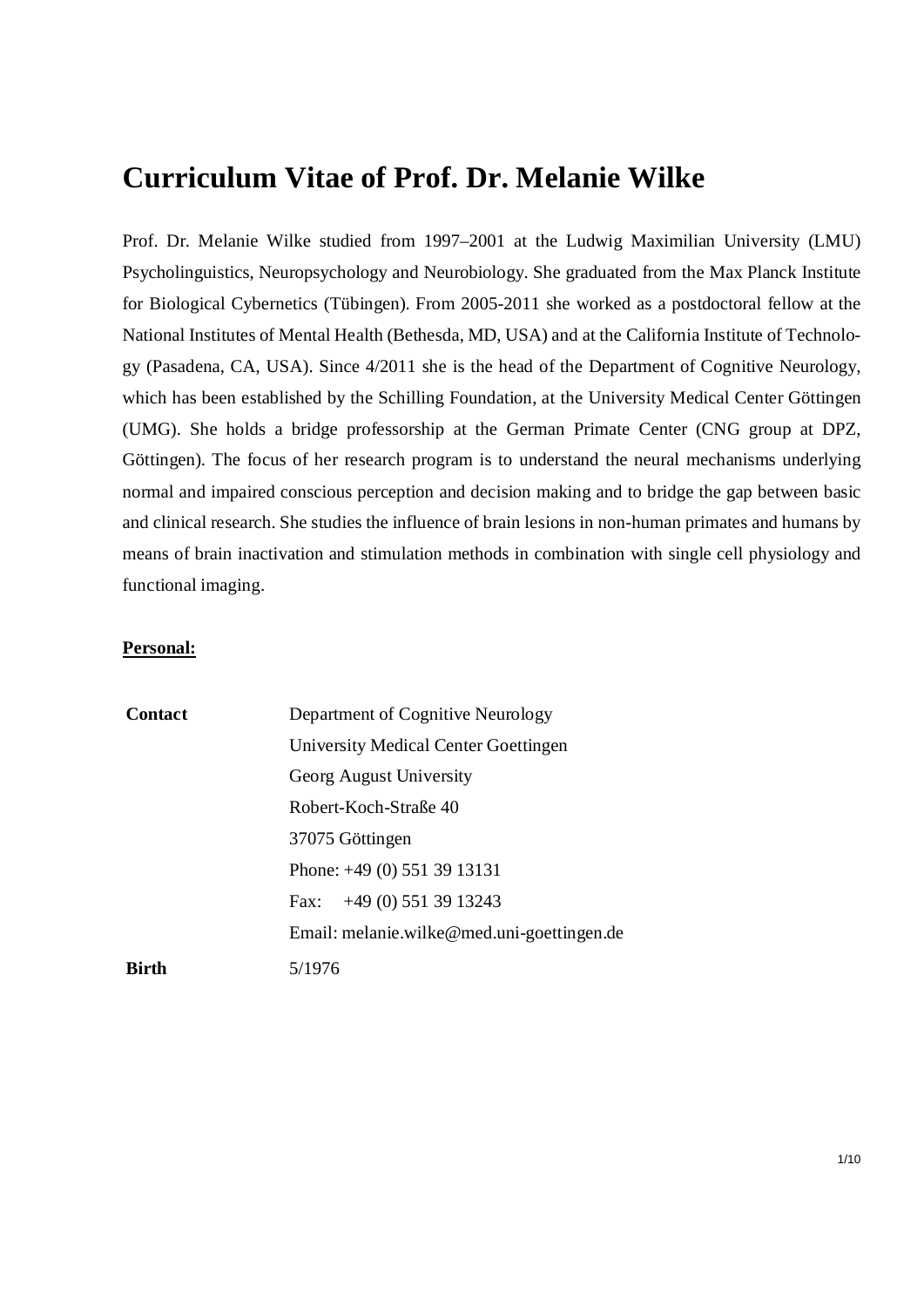# **Education:**

| 2001-2005 | PhD (Dr. rer. nat.) in Neural and Behavioral Sciences ('summa cum   |
|-----------|---------------------------------------------------------------------|
|           | laude'), Max Planck Institute for Biological Cybernetics (Dept.     |
|           | Cognitive Neurophysiology), Tübingen;                               |
|           | Advisors: Prof. Dr. N.K. Logothetis and Dr. D.A. Leopold            |
|           | Topic: 'Neuronal underpinnings of perceptual suppression'           |
|           |                                                                     |
| 1997-2001 | M.A. in Psycholinguistics, Neuropsychology and Neurobiology         |
|           | (Ludwig-Maximilians-University, Munich)                             |
|           | Master Thesis at Max Planck Institute for Human Cognitive and Brain |
|           | Sciences, Leipzig; Advisor: Dr. E. Ferstl                           |
|           | Topic: 'Effects of encoding perspective on recognition of textual   |
|           | information following damage of the frontal lobe'                   |

# **Working experience:**

| <b>Since 04/2011</b> | Professor (W3), Director of the Department of Cognitive Neurology,    |
|----------------------|-----------------------------------------------------------------------|
|                      | University Medical Center Göttingen (UMG), Georg August               |
|                      | University, Göttingen                                                 |
| <b>Since 04/2011</b> | Co-Principal Investigator of the 'Decision and Awareness Group' (DAG) |
|                      | at the German Primate Center (DPZ), Göttingen                         |
| 2011-2012            | Visiting Associate Faculty at the California Institute of Technology  |
|                      | (Caltech), Pasadena                                                   |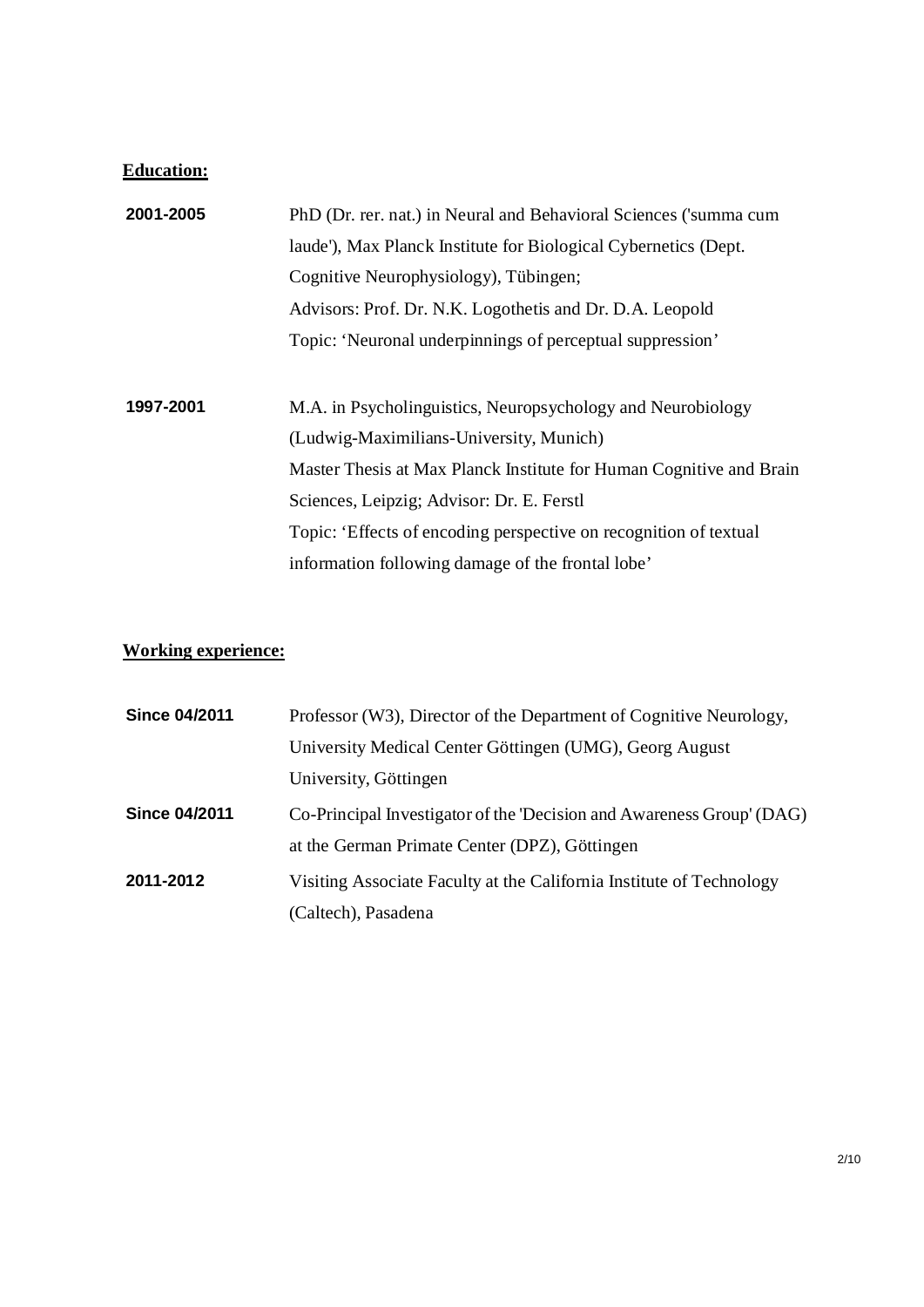| 2008-2011 | Postdoctoral Fellow in the Division of Biology, California Institute of |
|-----------|-------------------------------------------------------------------------|
|           | Technology (Caltech), Pasadena                                          |
|           | Advisor: Prof. R.A. Andersen                                            |
|           |                                                                         |
| 2005-2008 | Postdoctoral Fellow in the Laboratory of Neuropsychology, NIMH,         |
|           | Bethesda                                                                |
|           | Advisor: Dr. D.A. Leopold                                               |
| 2001-2005 | PhD student at the Max Planck Institute for Biological Cybernetics,     |
|           | Tübingen                                                                |

# **Patent:**

 **09/2014.** Wilke, M., Kagan, I., Andersen, R.A. Brain repair using electrical microstimulation of healthy nodes. DKT No. 065471-0000038US00/CIT-6260 *(granted 09/2014)*

### **Invited lectures (selected and since 2016)**

- **2022** Gordon Conference Thalamocortical Interactions, Lucca, Italy
- **2021** NWG Symposium Speaker Clinical Translation (Zoom)
- **2020** Symposium on Corticothalamic interactions, MIT, Boston, USA
- **2020** Session chair at Gordon conference on Role of Thalamic Circuits in Cognitive Function, Venura, USA
- **2019.** Systems Neuroscience Symposium, Tübingen, Germany
- **2018.** Keynote lecture International Human Brain Project Conference, Barcelona, Spain
- **2017.** Keynote lecture at the Brain Prize Meeting, Copenhagen, Denmark
- **2017**. SfN Symposium on Neural Correlates of Consciousness: Progress and Problems. Washington, D.C., USA
- **2016.** CNP Colloquium Champalimaud Neuroscience Center, Lisbon, Portugal
- **2016.** FENS Symposium on Neural Oscillations, Copenhagen, Denmark

# **Publications:**

#### *Journal articles published in 2022*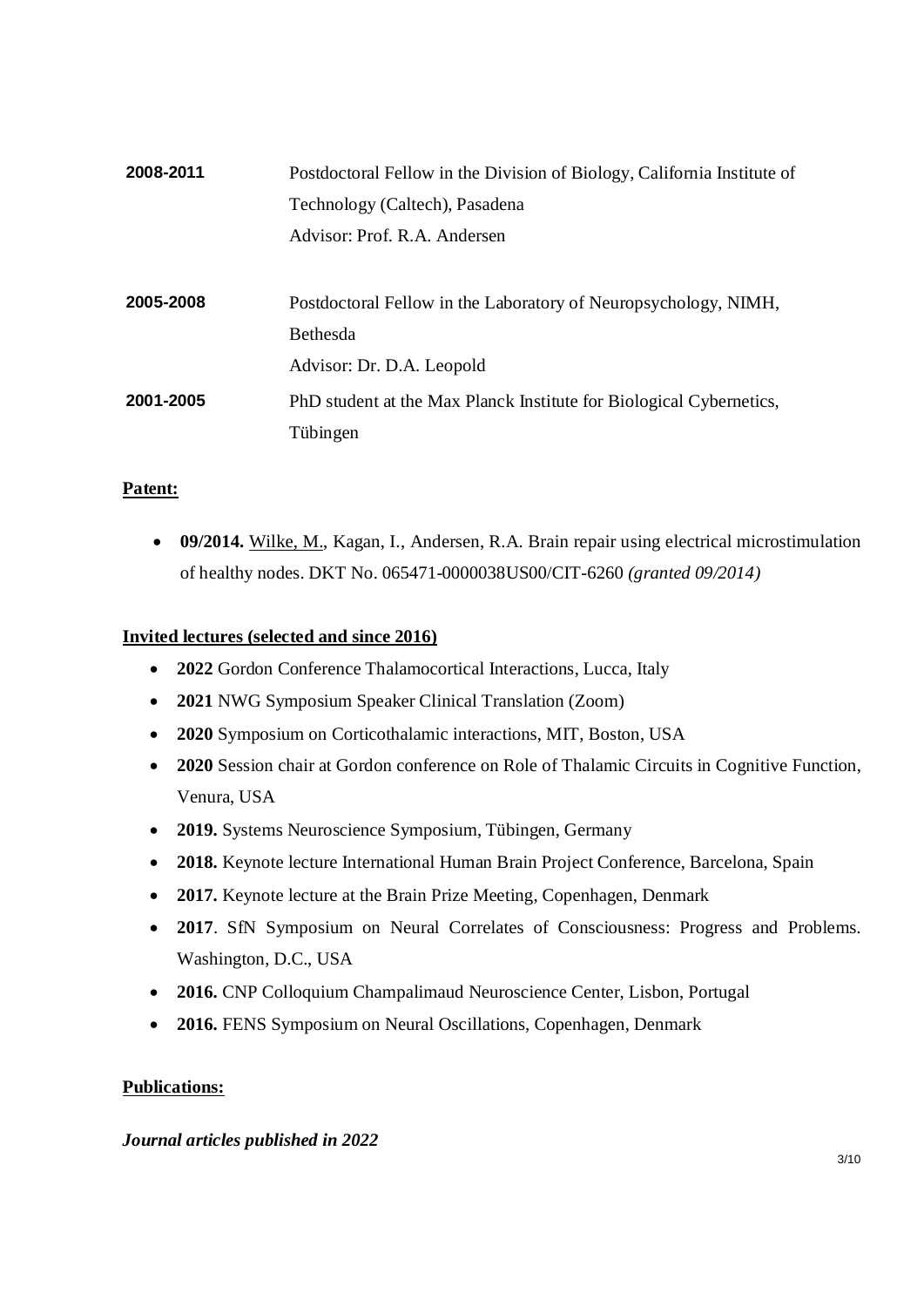- Milham, M., Petkov, C., …Wilke, M., …Zuo, Z. Toward next-generation primate neuroscience: A collaboration-based strategic plan for integrative neuroimaging.*Neuron*. 2021. Jan 5;110(1):16-20. doi: 10.1016/j.neuron.2021.10.015. Epub 2021 Nov 2.
- Steinmann, I., Williams, K.A., Wilke, M., Antal, A. Detection of tACS aftereffects is improved by considering the individual electric field strength and self-rated sleepiness. Frontiers in Neuroscience. 2022. (in press)

#### *Journal articles published in 2021*

- Kagan, I., Gibson, L., Spanou, E., Wilke, M., Effective connectivity and spatial selectivity-dependent fMRI changes elicited by microstimulation of pulvinar and LIP. *NeuroImage* 2022. Oct 15;240:118283.
- Klink, P.C., Aubry, J.-F., Ferrera, …, V.P., Wilke, M., Kagan, I., Petkov, C.I., 2021. Combining brain perturbation and neuroimaging in non-human primates. *NeuroImage* 2021. 235, 118017. https://doi.org/10.1016/j.neuroimage.2021.118017
- Poland, E., Bhonsle, A., Steinmann, I., Wilke, M., Reduced alpha amplitudes predict perceptual suppression. *Scientific Reports*. 2021. 11, 13040. https://doi.org/10.1038/s41598-021-92404-8
- Hinze, K., Uslu, Ö., Antono, J.A., Wilke, M.\*, Pooresmaeili, A.\*. The effect of subliminal incentives on goal-directed eye movements*. Journal of Neurophysiology*. 2021. Nov 10. doi: 10.1152/jn.00414.2021.
- Kottlarz, I., Berg, S., Toscano-Tejeida, D., Steinmann, I., Bähr, M., Luther, S., Wilke, M., Parlitz, U., Schlemmer, A., 2020. Extracting Robust Biomarkers From Multichannel EEG Time Series Using Nonlinear Dimensionality Reduction Applied to Ordinal Pattern Statistics and Spectral Quantities. *Front. Physio*l. 11, 614565. https://doi.org/10.3389/fphys.2020.614565

#### *Journal articles published between 2016-2020*

4/10 • Miloserdov, K., Schmidt-Samoa<sup>,</sup> C., Williams, C., Weinrich, C.A., Kagan, I., Bürk, K. Trenkwalder, C., Bähr M., Wilke, M. Aberrant functional connectivity of resting state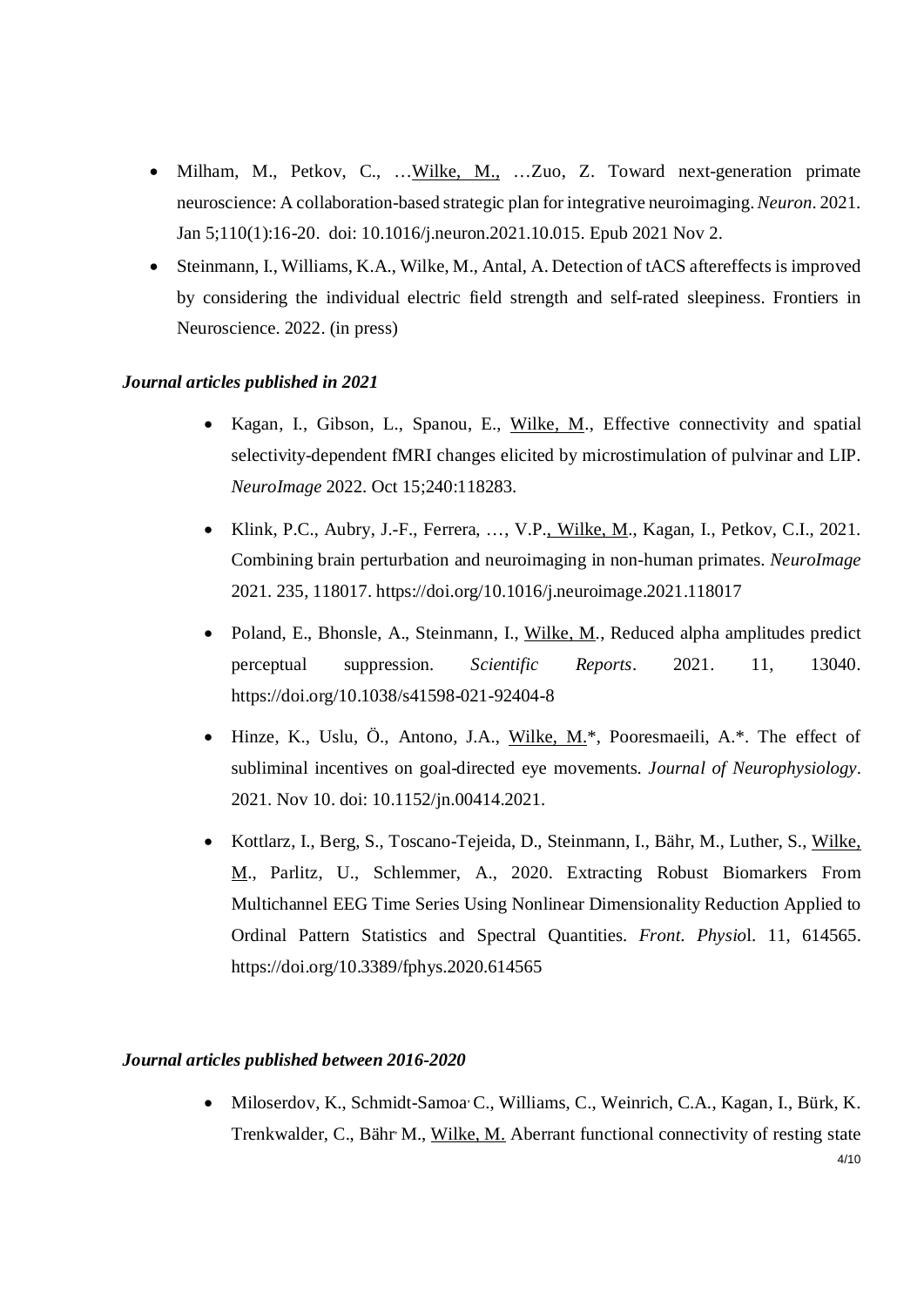networks related to misperceptions and intra-individual variability in Parkinson's disease. *Neuroimage: Clinical.* 2020. Online first: https://doi.org/10.1016/j.nicl.2019.102076.

- Schneider, L., Dominguez-Vargas<sup>,</sup> A., Gibson, L., Kagan, I.<sup>\*</sup>, Wilke, M.<sup>\*</sup> Eye position signals in the dorsal pulvinar during fixation and goal-directed saccades. *Journal of Neurophysiology*. 2020 Jan 1;123(1):367-391. doi: 10.1152/jn.00432.2019. Epub 2019 Nov 20.
- Cabral-Calderin, Y. & Wilke, M. Probing the link between perception and oscillations: Lessons from transcranial alternating current stimulation. *Neuroscientist*. 2020. Feb 7:1073858419828646.
- Poland, E., Donner, T., K. Müller, K.M, Leopold, D.A., Wilke, M. Thalamus exhibits less sensory variability quenching than cortex. 2019. *Scientific Reports. 9:7590. doi.org/10.1038/s41598-019-43934-9.*
- Paschke, K., Bähr, M, Wüstenberg, T.\*, Wilke, M.\* Trunk rotation and handedness modulate cortical activation in neglect-associated regions during temporal order judgments. *Neuroimage: Clinical*. 2019. 23:101898. doi: 10.1016/j.nicl.2019.101898.
- Wilke, M., Schneider, L., Dominguez-Vargas, A., Schmidt-Samoa, C., Miloserdov, K., Nazzal, A., Cabral-Calderin, Y., Dechent,, Scherberger, H.,, Kagan, I., Bähr, M. Reach and grasp deficits following damage to the dorsal pulvinar. *Cortex.* 2018. 99:135-149.
- Moreira, C., Rollwage<sup>,</sup> M., Kaduk, K., Wilke, M., Kagan, I. Certainty bi-directionality and the efficient use of metacognitio*n. Cognition.* 2018. Mar 20;176:40-52.
- Storm, F., Boly, M., Casali, M., Massimini, M., Olcese, M., Pennartz, C.M.A., Wilke, M. Consciousness regained: disentangling mechanisms, brain systems, and behavioral responses. *Journal of Neuroscience*. 2017. 8;37(45):10882-10893.
- Dominguez-Vargas, A., Schneider, L., Wilke, M.\*, Kagan, I\*. Electrical Microstimulation of the Pulvinar Biases Saccade Choices and Reaction Times in a Time-Dependent Manner. *Journal of Neuroscience.* 2017. Feb 22;37(8):2234-2257.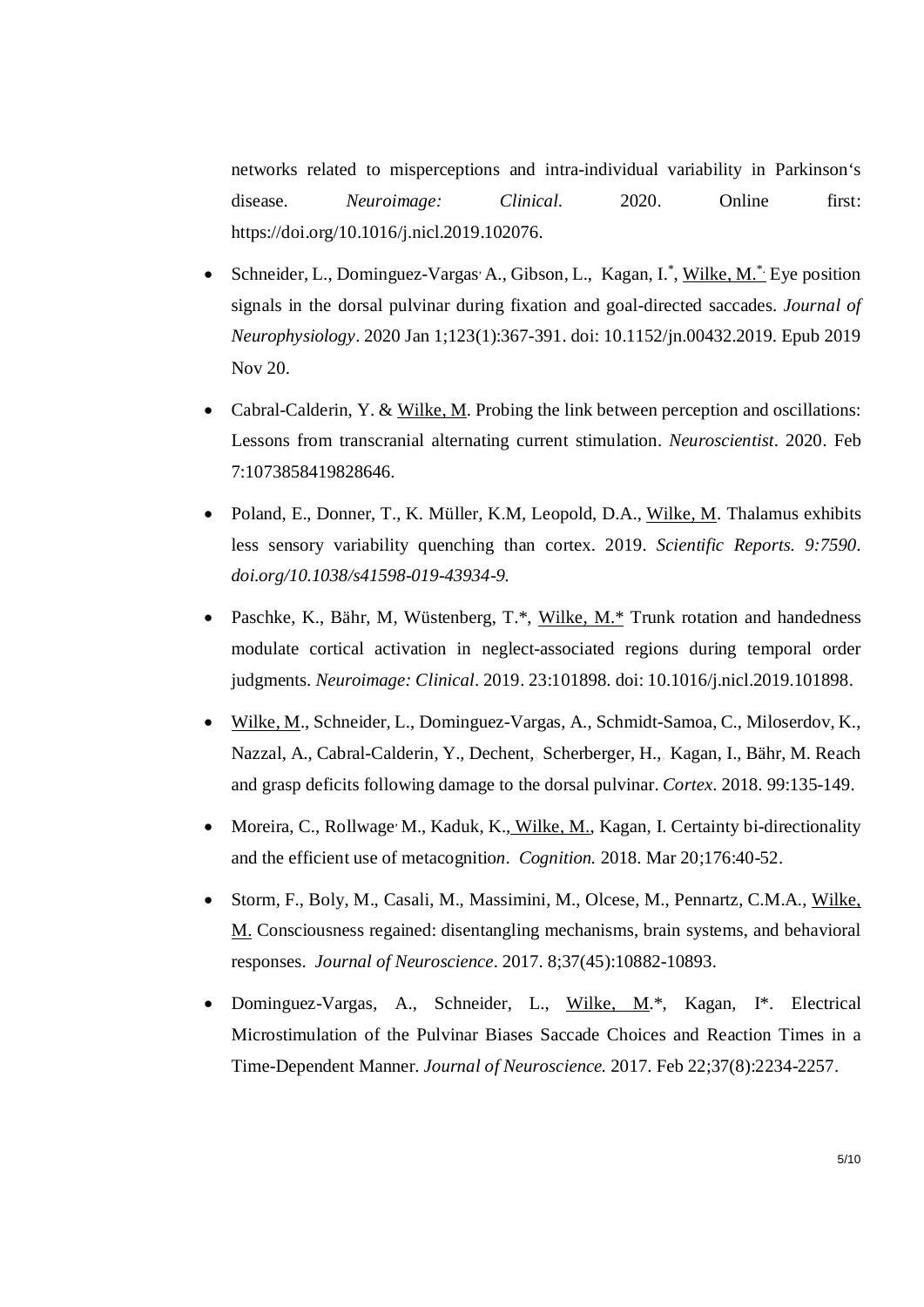- Wilke, M., Dechent, P., Bähr, M. Sarcoidosis manifestation centered on the thalamic pulvinar leading to persistent astasia. *Movement Disorders: Clinical Practice.* 2017. Nov-Dec ;4(6):898-900.
- Williams, K.A., Cabral-Calderin, Y., Schmidt-Samoa, C., Weinrich, C., Dechent, P., Wilke, M. Simultaneous transcranial alternating current stimulation and functional magnetic resonance imaging. J Vis Exp. 2017. Jun 5 (124).
- Cabral-Calderin, Y.\*, Williams, K.\*, Dechent, P., Opitz, A., Wilke, M. Transcranial alternating current stimulation modulates spontaneous low frequency fluctuations as measured with fMRI. 2016. *Neuroimage.* 2016 Jul 5. S1053-8119(16)30312-3.
- Cabral-Calderin, Y.\*, Weinrich, C.\*, Schmidt-Samoa, C., Poland, E., Dechent, P., Bähr, M., Wilke, M. Transcranial alternating current stimulation affects the BOLD signal in a frequency and task-dependent manner. *Human Brain Mapping*. 2016. Jan; 37(1):94- 121.

#### *Journal articles published between 2012-2015*

- Tsuchiya, N., Wilke, M., Frässle, S., Lamme, V. No-report paradigms: Extracting the true neural correlates of consciousness. *Trends in Cognitive Sciences.* 2015. Dec;19(12):757-70.
- Cabral-Calderin, Y., Schmidt-Samoa, C., Wilke, M. Rhythmic gamma stimulation affects bistable perception*. Journal of Cognitive Neuroscience. 2*015. 20:1-10.
- Paschke, K., Kagan, I., Wüstenberg, T., Bähr, M., Wilke, M. Trunk rotation affects temporal order judgments with direct saccades: influence of handedness. *Neuropsychologia*. 2015 Oct 27. pii: S0028-3932(15)30207-4.
- Hwang, E., Hauschild, M., Wilke, M., Andersen, R.A. Spatial and Temporal Eye-Hand Coordination Relies on the Parietal Reach Region. *Journal of Neuroscience.* 2014. 34:12884- 92.
- Wilke, M., Kagan, I., Andersen, R.A. Effects of pulvinar inactivation on spatial decision making between equal and asymmetric reward options. *Journal of Cognitive Neuroscience*. 2013. 25(8), 1270-83.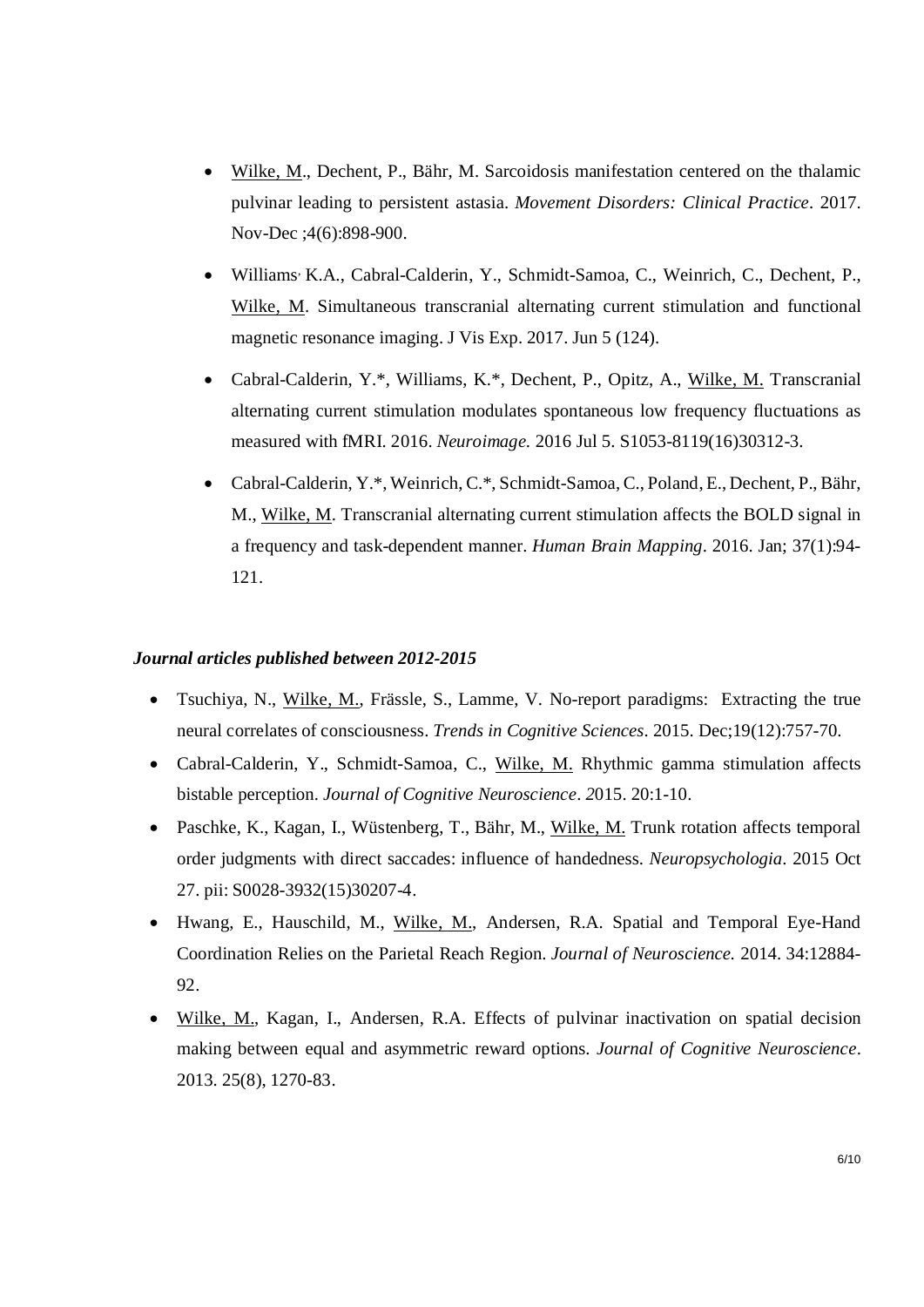- Helms, G., Garea-Rodriguez, E., Schlumbohm, C., König, J., Dechent, P., Fuchs, E., Wilke, M. Structural and quantitative neuroimaging of the common marmoset monkey using a clinical MRI system. *Journal of Neuroscience Methods.* 2013. 215(1):121-31.
- Boly, M., Seth, A., Wilke, M., Igmundson, P., Baars, D., Laureys, S., Edelman, D., Tsuchiya, N. Consciousness in humans and non-human animals: recent outstanding advances, and possible future directions. *Frontiers in Consciousness Research.* 2013. 4:625.
- $\bullet$  Hwang, E.J., Hauschild, M., Wilke, M., Andersen, R.A. Inactivation of the parietal reach region causes optic ataxia, impairing reaches but not saccades. *Neuron*. 2012. 76(5):1021-9.
- Wilke, M.\*, Kagan, I.\*, Andersen R.A. Functional Imaging Reveals Rapid Reorganization of Cortical Activity after Parietal Inactivation in Monkeys. *PNAS*. 2012. 109:8274-9.

#### *Journal articles published between 2002-2011*

- Schmid, M.C., Mrowka, S., Turchi, J., Saunders, R., Wilke, M., Ye, F., Leopold, D.A. Blindsight functions depend on the lateral geniculate nucleus. *Nature*. 2010. 466(7304):373-7.
- Wilke, M., Turchi, J., Smith, K., Mishkin, M., Leopold, D.A. Pulvinar inactivation disrupts selection of movement plans. *Journal of Neuroscience*. 2010. 30:8650-9.
- Wilke, M, Mueller, K.M., Leopold, D.A. Visibility related modulation of neural responses in visual thalamic nuclei. *PNAS*. 2009. 106(23):9465-70.
- Mueller, K.M., Wilke, M., Leopold, D.A. Neural responses in monkey area V4 following visual shape adaptation. *Neuroscience.* 2009. 161(2):655-62.
- Cui, J., Wilke, M., Logothetis, N.K., Leopold, D.A, Liang, H. Visibility states modulate microsaccade rate and direction. *Vision Research*. 2009. 49(2):228-36.
- Maier, A., Wilke, M., Aura, C., Zhu, C., Ye, F.Q., Leopold, D.A. Divergence of electrical and fMRI signals in primary visual cortex during perceptual suppression. *Nature Neuroscience.* 2008. 11(10):1193-200.
- Wilke, M., Logothetis, N.K., Leopold, D.A. Local field potentials reflect perceptual suppression in monkey visual cortex*. PNAS*. 2006. 103(46):17507-12.
- Wilke, M., Logothetis, N.K., Leopold, D.A. Generalized flash suppression of salient visual targets. *Neuron*. 2003. 39(6):1043-52.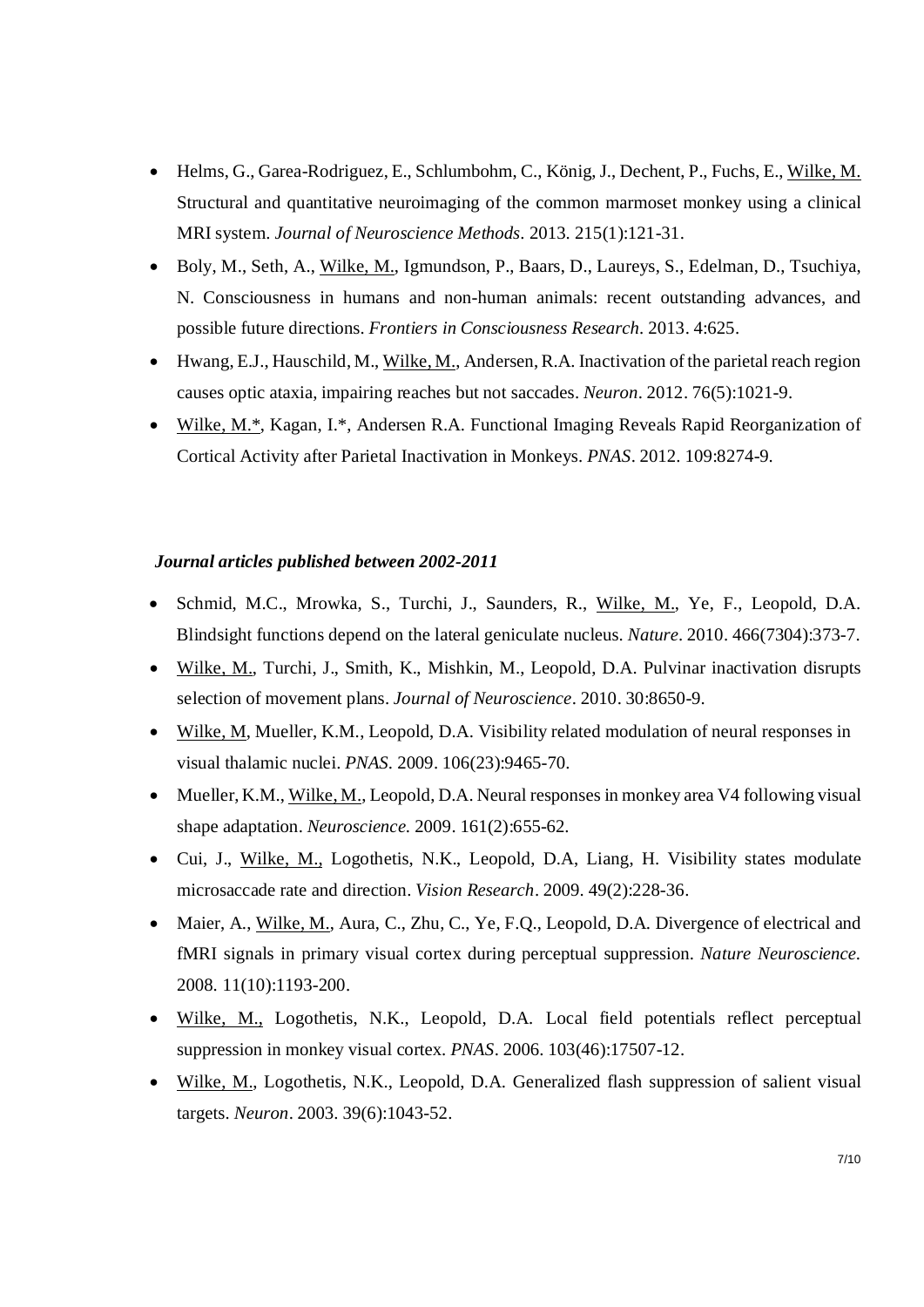- Maier, A., Wilke, M., Logothetis, N.K., Leopold, D.A. Perception of temporally interleaved ambiguous patterns. *Current Biology.* 2003. 13(13):1076-85.
- Leopold, D.A., Wilke, M., Maier, A., Logothetis, N.K. Stable perception of visually ambiguous patterns. *Nature Neuroscience*. 2002. 5(6):605-9.

### *Comments/Book chapters*

- Tsuchiya, N., Frässle, S., Wilke, M., Lamme, V. No-Report and Report-Based Paradigms Jointly Unravel the NCC: Response to Overgaard and Fazekas. *Trends in Cognitive Sciences.* 2016 Apr; 20(4):242-3.
- Wilke, M., Dechent, P., Schmidt-Samoa, C. Experimentelle Modelle für räumlichen Neglect (Studien in humanen und nicht-humanen Primaten). *Neuroforum*. 2012. 1:178-89.
- Leopold, D.A., Wilke, M., Neuroimaging: seeing the trees for the forest. *Current Biology* 2005. 15(18):766-8.
- Leopold, D.A., Maier, A., Wilke, M., Logothetis, N.K. Binocular rivalry and the illusion of monocular vision. Binocular rivalry and perceptual ambiguity. 2005. (Eds.) David Alais and Randoph Blake, MIT Press, Cambridge, MA.

# **Third Party Funding:**

#### **Research Grants obtained between 2016-2020**

- **2021-2024.** Marie Skłodowska-Curie Innovative Training Networks: 2020-MSCA-ITN-2020. "In2PrimateBrain". Total sum network: 4,005, 134. Project Topic: Probing the link between perceptual visibility and brain oscillations in monkeys. Coordinator: B. Kilavik/P. Brochier (U D'Aix Marseille, France). Co-PI with Treue/Kagan (DPZ Göttingen), Project Fund: 250.000 Euro.
- **2020-2023. Leibniz Cooperative Excellence.** Topic: "Neurophysiological mechanisms of primate interactions in dynamic sensorimotor settings". Coordinator. Stefan Treue. Total Sum: 999.659. Co-PI as Project Fund: 132.500 Euro.
- **2020-2023**. **Volkswagen Stiftung.** Topic: Deep Movement Diagnostics. Co-PI. Total Sum: 1.194.900. Investigators: A. Gail (Coordinator), H. Scherberger, F. Wörgötter, M. Bähr. Co-PI: Wilke/Bähr: 288.200 Euro.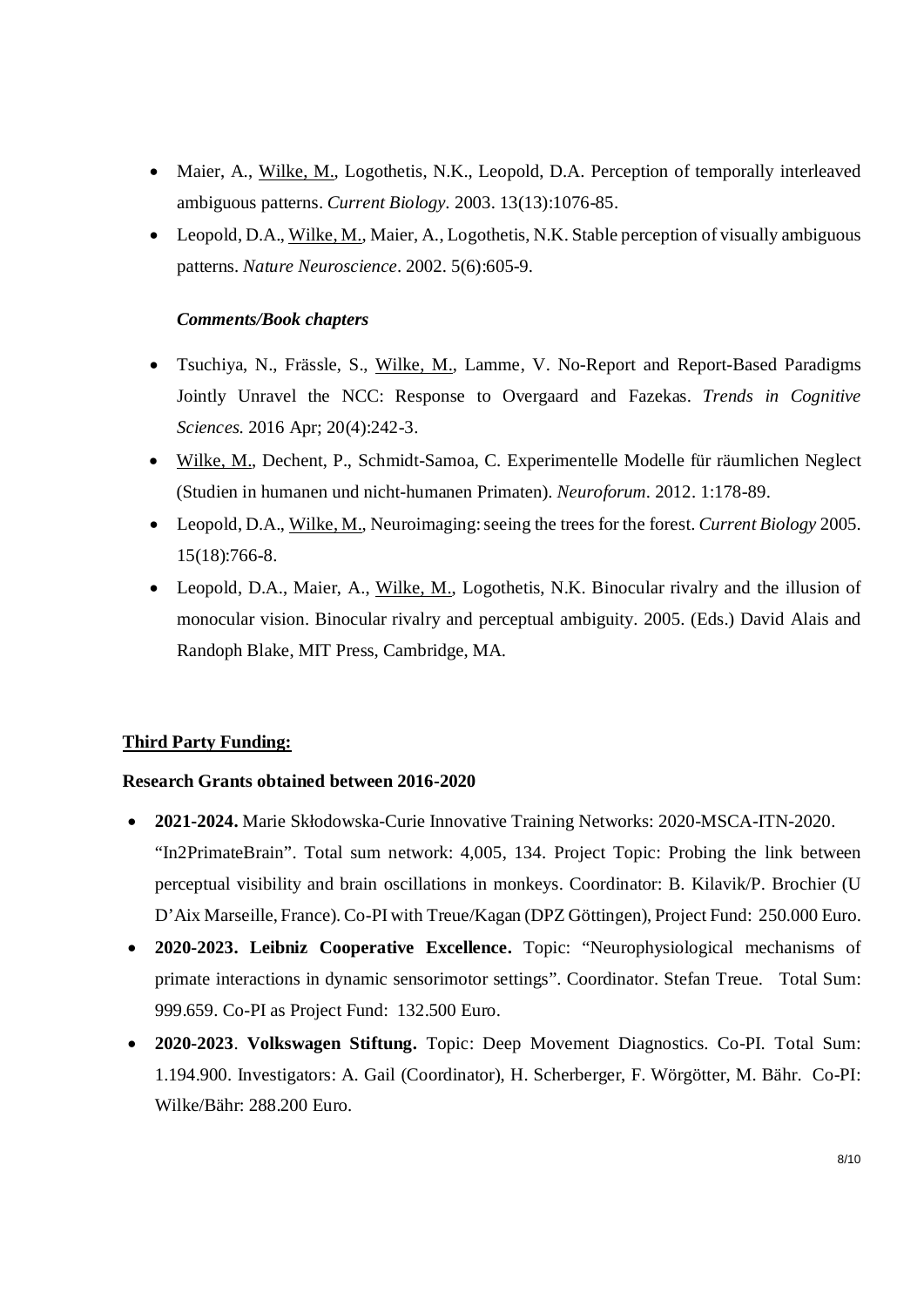- **2020-2022. Seed fund from the Else-Kröner Fresenius Stiftung.** Total sum: 500.000 (Coordinators: Bähr/Hasenfuss): Co-PI: 150.00 Euro to establish autonomic challenge paradigms in primates.
- **2020-2022. Key project funding by the Else Kröner-Fresenius Foundation**. Topic: The brain waste-clearing system in humans – a MRI- and CSF-based evaluation. Total sum: 500.000 (Coordinator: M. Bähr): Co-PI with P. Dechent (150.000 Euro to establish imaging techniques).
- **2016-2022. European Cooperation in Science and Technology (COST Action).** Topic: The neural architecture of consciousness (Co-PI)\* 130.000 Euro per annum for all members.
- **2017. DFG/ Niedersächsisches Ministerium für Wissenschaft und Kultur. Upgrade MRI-Scanner.** Coordinator/Co-PI. 1.392.15 Euro.

Previous:

- **2016-2017. Leibnitz Science Campus/Seed fund Primate Cognition.** VW-Stiftung. Topic: "Developing autonomous measures for visual consciousness and decision making". Principle Investigator: M. Wilke; Co-Investigators: A. Schacht, A. Pooresmaeili; 9.600 Euro for 18 months.
- **2016-2017. Leibnitz Science Campus/Seed fund Primate Cognition.** VW-Stiftung. Topic: "The effect of subliminal reward signals on sensory perception". Leibniz-Science Campus. 9.600 Euro for 18 months. Co-PI with Dr. A. Pooresmaeili.
- 2**014-2017 DFG RU Primate Systems Neuroscience** (FOR 1847/KA 3726/2-1). The Physiology of Distributed Computing Underlying Higher Brain Functions in Non-Human Primates. Topic: "Bilateral decision networks for eye and arm movements". Principle Investigators: I. Kagan & M. Wilke, 319.500 Euro for 36 months.
- **2014-2017. ENC Network project** cycle 4.

Topic: "Towards a non-invasive approach to evaluate abnormal network oscillations in Parkinson's disease: combined tACS and fMRI studies"

Principle Investigators: M. Wilke & M. Bähr, Co-Investigators: P. Achermann, H. Berendse, 290.000 Euro for 36 months.

**2013-2017 "Nanoscale Microscopy and Molecular Physiology of the Brain" (CNMPB)** Poolgrant for the platform 'Primate Models' (D3).

Main topic: "Combined deep brain stimulation and fMRI in non-human primates". 300.000 Euro (60.000 per year)